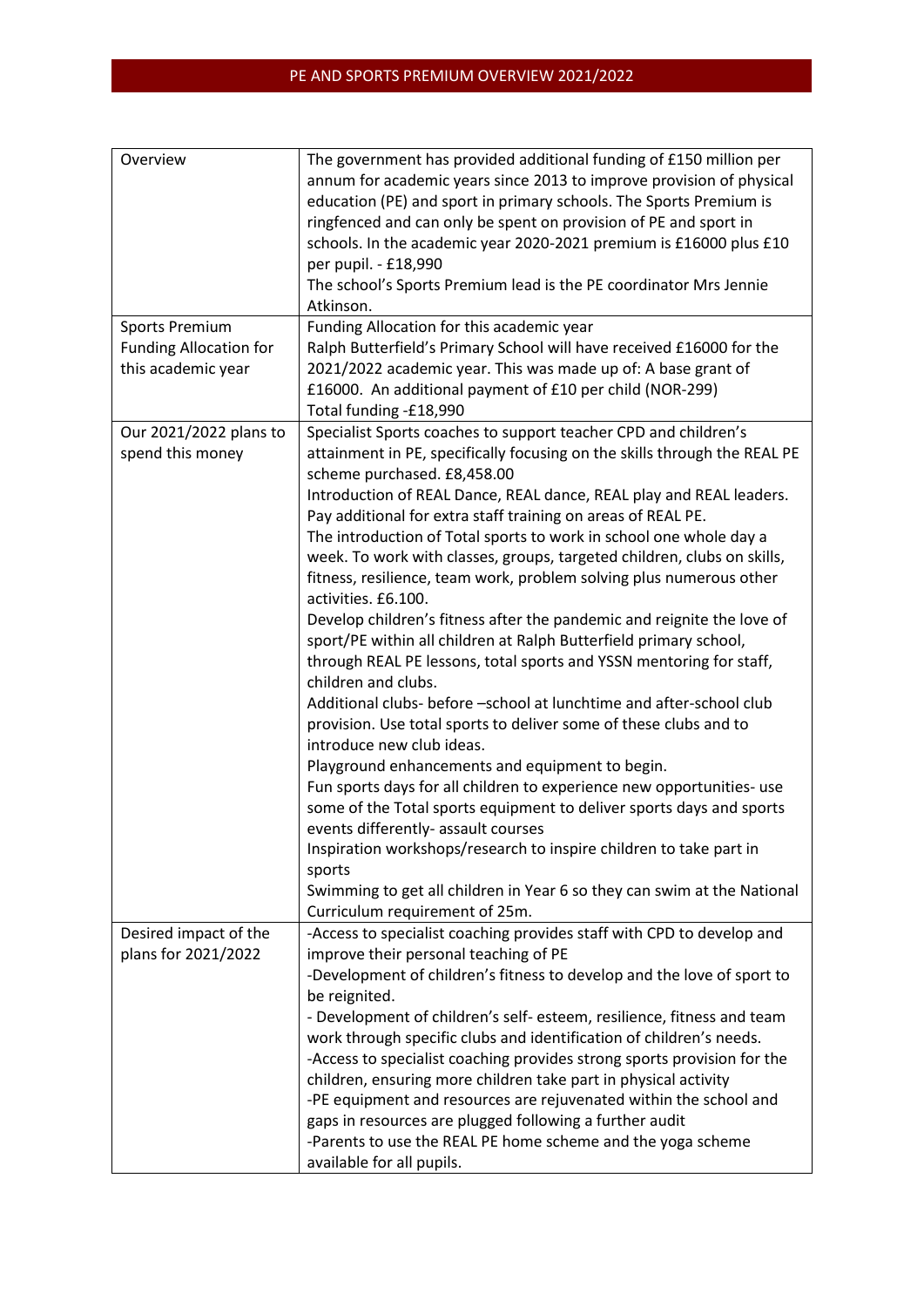## PE AND SPORTS PREMIUM OVERVIEW 2021/2022

|                                                                      | -Investment in playtime equipment and play leader scheme promotes<br>active playtimes and competitive sports- Use of REAL Leaders from<br>REAL PE scheme to be introduced.<br>-Children to have access to more permanent play equipment to enable<br>and encourage children to be active- mile a day lines, outdoor gym<br>equipment, climbing frame etc<br>-More children take part in competitive sporting events<br>-To keep up level of competitive sport - regaining the Gold School<br>Games Mark.<br>-More children, including those with SEN or additional needs to access<br>inclusive opportunities for physical activity, through all lessons, REAL<br>PE (fully inclusive scheme) and through total sports groups.<br>-Children to be more aware of the impact of exercise on mental health<br>and well-being<br>-To deliver 60 minutes a day of active learning.<br>-Give children different, fun sporting opportunities to inspire them and<br>promote the love for sport and physical activity. Inflatables, assault<br>courses, archery, curling etc                                                                                                                                                                                                                                                                                                                                                                                                                                                             |
|----------------------------------------------------------------------|----------------------------------------------------------------------------------------------------------------------------------------------------------------------------------------------------------------------------------------------------------------------------------------------------------------------------------------------------------------------------------------------------------------------------------------------------------------------------------------------------------------------------------------------------------------------------------------------------------------------------------------------------------------------------------------------------------------------------------------------------------------------------------------------------------------------------------------------------------------------------------------------------------------------------------------------------------------------------------------------------------------------------------------------------------------------------------------------------------------------------------------------------------------------------------------------------------------------------------------------------------------------------------------------------------------------------------------------------------------------------------------------------------------------------------------------------------------------------------------------------------------------------------|
| How we plan to make<br>sure these<br>improvements are<br>sustainable | The York schools sports partnership provides specialist coaching to our<br>teachers and staff, providing quality CPD that will help them teach their<br>own PE lessons both now and in future years through the peer<br>mentoring process. Impact forms will continue to be collated to show<br>evidence and impact including pupil voice.<br>Support is given through the REAL PE scheme of work to support and<br>upscale staff and support the children (REAL PE to include core PE,<br>dance, gymnastics, play leaders and real foundations -specific to EYFS).<br>Total sports to develop a working relationship with the school and<br>develop children's well-being through physical activity as well as the<br>physical fitness element of PE.<br>Investments in PE equipment and updating resources will sustain<br>quality provision over the years to come.<br>Start the plans for the development of the school playground in<br>partnership with the head teachers PA/ school business manager who<br>is currently completing her school business manager apprenticeship to<br>include physical equipment which will contribute to the active 60<br>minutes in school. This was put on hold due to the pandemic but will<br>hopefully go forward this year.<br>Children are taught strategies to access physical exercise,<br>understanding its link to good mental and physical health. Thereby,<br>raising their potential for effective learning- wake up, shake up/ active<br>breaks and go noodles activities. |
| Swimming figures for<br>current Y6 class                             | Currently - 33/45 children (73 %) in Year 6 can swim at the National<br>Curriculum requirement of 25m. Support will be offered and provided<br>to any children who still cannot swim (e.g. through free swimming<br>sessions / lessons).                                                                                                                                                                                                                                                                                                                                                                                                                                                                                                                                                                                                                                                                                                                                                                                                                                                                                                                                                                                                                                                                                                                                                                                                                                                                                         |